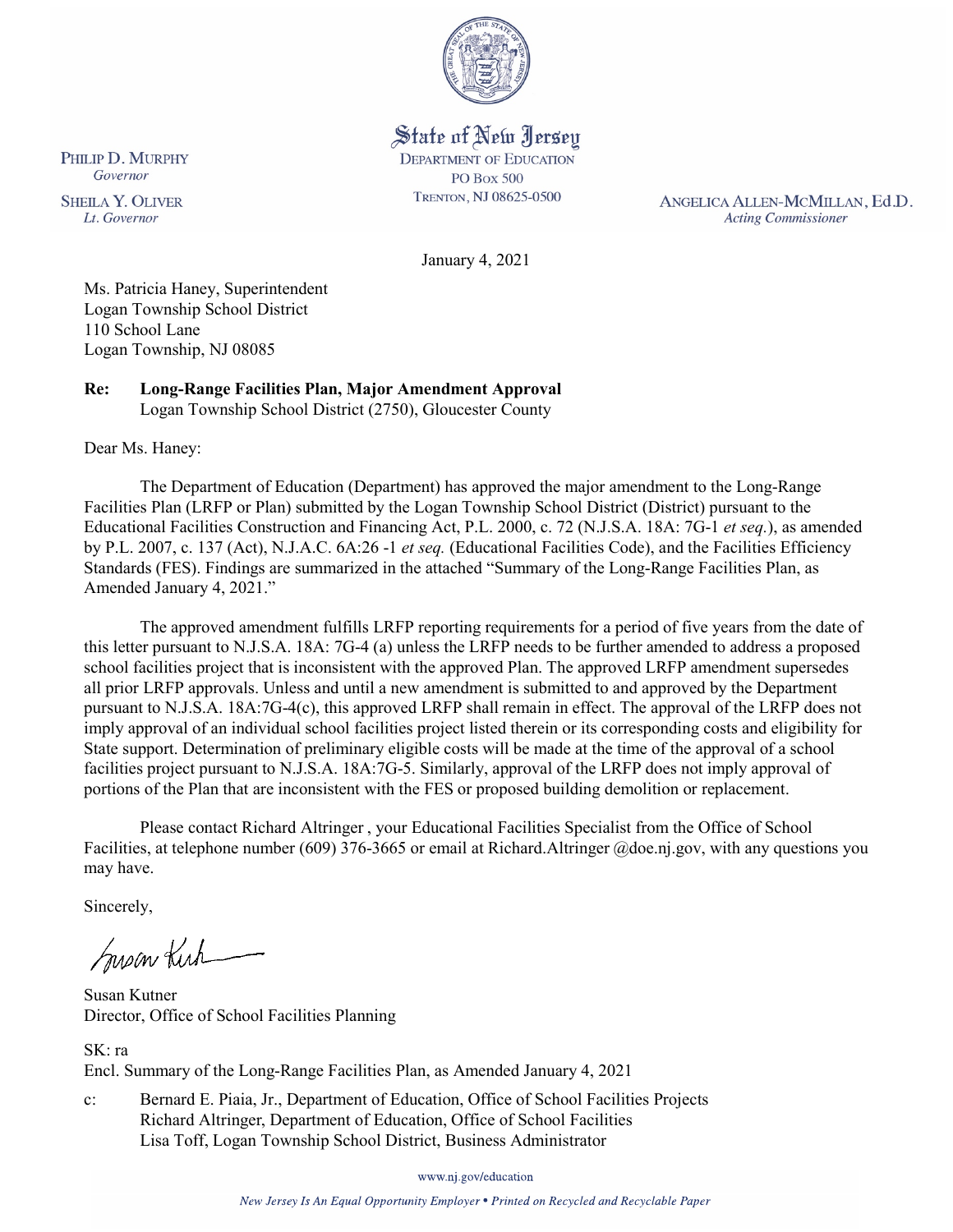## **Logan Township School District (2750) Summary of the Long-Range Facilities Plan, as Amended January 4, 2021**

The Department of Education (Department) has completed its review of the major amendment to the Long-Range Facilities Plan (LRFP or Plan) submitted by the Logan Townshop School District (District) pursuant to the Educational Facilities Construction and Financing Act, P.L. 2000, c. 72 (N.J.S.A. 18A: 7G-1 *et seq.*), as amended by P.L. 2007, c. 137 (Act), N.J.A.C. 6A:26-1 et seq. (Educational Facilities Code), and the Facilities Efficiency Standards (FES).

The following provides a summary of the District's approved amended LRFP. The summary is based on the standards set forth in the Act, the Educational Facilities Code, the FES, District-reported information in the Department's LRFP reporting system, and supporting documentation. The referenced reports in *italic* text are standard reports available on the Department's LRFP website.

## **1. Inventory Overview**

The District is classified as a Regular Operating District (ROD) for funding purposes. It provides services for students in grades PK-8.

The District identified existing and proposed schools, sites, buildings, rooms, and site amenities in its LRFP. Table 1 lists the number of existing and proposed district schools, sites, and buildings. Detailed information can be found in the *School Asset Inventory Report* and the *Site Asset Inventory Report.*

**As directed by the Department, school facilities projects that have received initial approval by the Department and have been approved by the voters, if applicable, are represented as "existing" in the LRFP.** Approved projects that include new construction and/or the reconfiguration/reassignment of existing program space are as follows: n/a.

| Category                                     | <b>Existing</b> | <b>Proposed</b> |
|----------------------------------------------|-----------------|-----------------|
| Number of Schools (assigned DOE school code) |                 |                 |
| Number of School Buildings <sup>1</sup>      |                 |                 |
| Number of Non-School Buildings <sup>2</sup>  |                 |                 |
| Number of Vacant Buildings                   |                 |                 |
| Number of Sites                              |                 |                 |

#### **Table 1: Number of Schools, School Buildings, and Sites**

Based on the existing facilities inventory submitted by the District:

- Schools using leased buildings (short or long-term):  $n/a$
- Schools using temporary classroom units (TCUs), excluding TCUs supporting construction: n/a
- Vacant/unassigned school buildings:  $n/a$

Findings:

 $\overline{a}$ 

<span id="page-1-1"></span><span id="page-1-0"></span>*<sup>1</sup>* Includes district-owned buildings and long-term leases serving students in district-operated programs

<sup>&</sup>lt;sup>2</sup> Includes occupied district-owned buildings not associated with a school, such as administrative buildings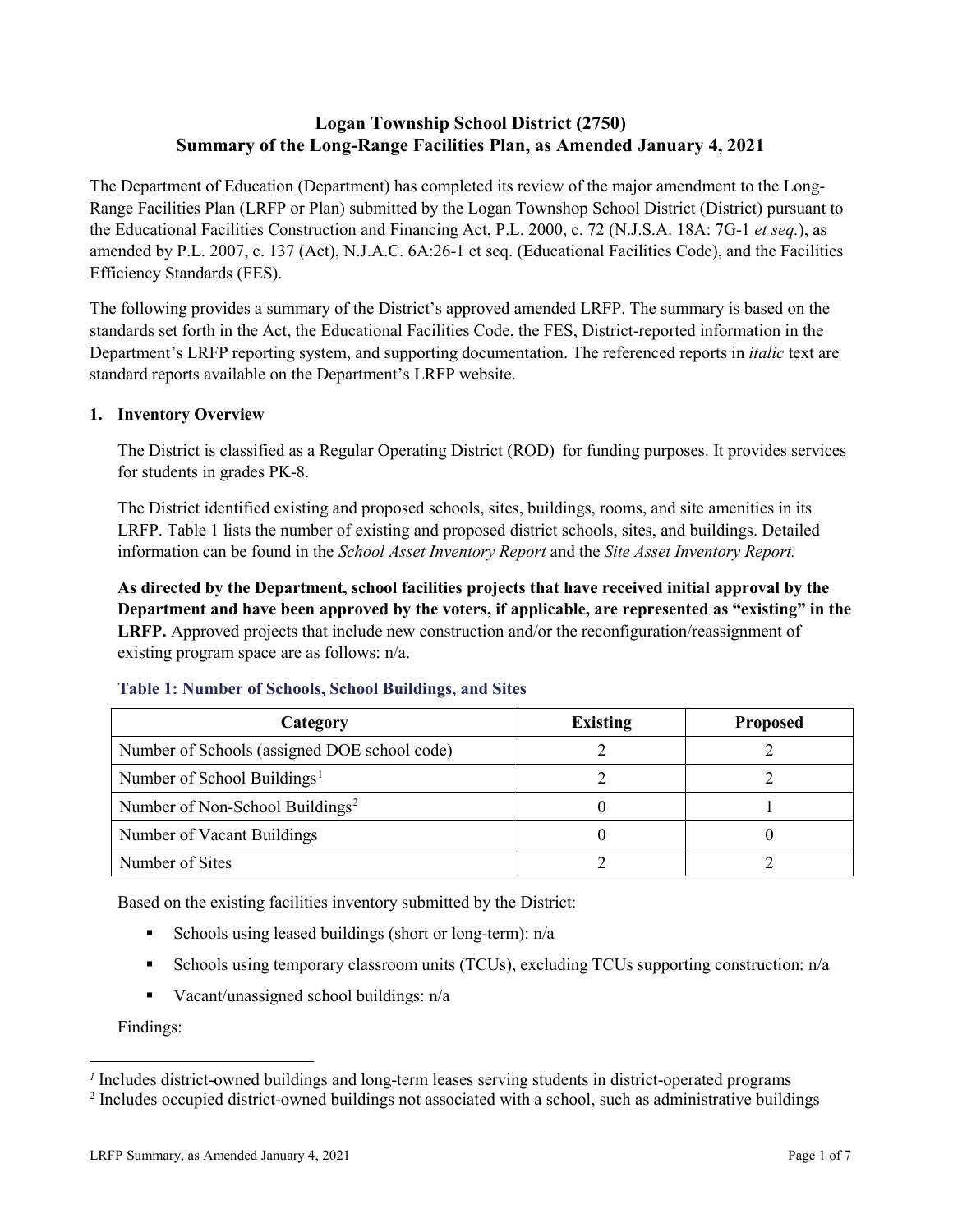The Department has determined that the proposed inventory is adequate for approval of the District's LRFP amendment. However, the LRFP determination does not imply approval of an individual school facilities project listed within the LRFP; the District must submit individual project applications for project approval.

## **2. District Enrollments**

The District determined the number of students, or "proposed enrollments," to be accommodated for LRFP planning purposes on a district-wide basis and in each school.

The Department minimally requires the submission of a standard cohort-survival projection using historic enrollment data from the Application for School State Aid (ASSA) or NJ Smart. The cohort-survival method projection method forecasts future students based upon the survival of the existing student population as it moves from grade to grade. A survival ratio of less than 1.00 indicates a loss of students, while a survival ratio of more than 1.00 indicates the class size is increasing. For example, if a survival ratio tracking first to second grade is computed to be 1.05, the grade size is increasing by 5% from one year to the next. The cohort-survival projection methodology works well for communities with stable demographic conditions. Atypical events impacting housing or enrollments, such as an economic downturn that halts new housing construction or the opening of a charter or private school, typically makes a cohort-survival projection less reliable.

#### **Proposed enrollments are based on a standard cohort-survival enrollment projection.**

Adequate supporting documentation was submitted to the Department to justify the proposed enrollments. Table 2 provides a comparison of existing and projected enrollments. All totals include special education students.

| <b>Grades</b>                | <b>Existing Enrollments</b><br>2019-20 School Year | <b>District Proposed Enrollments</b><br>2024-25 School Year |
|------------------------------|----------------------------------------------------|-------------------------------------------------------------|
| PK (excl. private providers) | 85                                                 | 85                                                          |
| Grades K to 5                | 489                                                | 475                                                         |
| Grades 6 to 8                | 253                                                | 245                                                         |
| Grades 9 to 12               |                                                    |                                                             |
| Totals K to 12               |                                                    | 805                                                         |

## **Table 2: Enrollments**

Findings:

The Department has determined the District's proposed enrollments to be acceptable for approval of the District's LRFP amendment. The Department will require a current enrollment projection at the time an application for a school facilities project is submitted incorporating the District's most recent enrollments in order to verify that the LRFP's planned capacity is appropriate for the updated enrollments.

## **3. District Practices Capacity**

Based on information provided in the room inventories, District Practices Capacity was calculated for each school building to determine whether adequate capacity is proposed for the projected enrollments based on district scheduling and class size practices. The capacity totals assume instructional buildings can be fully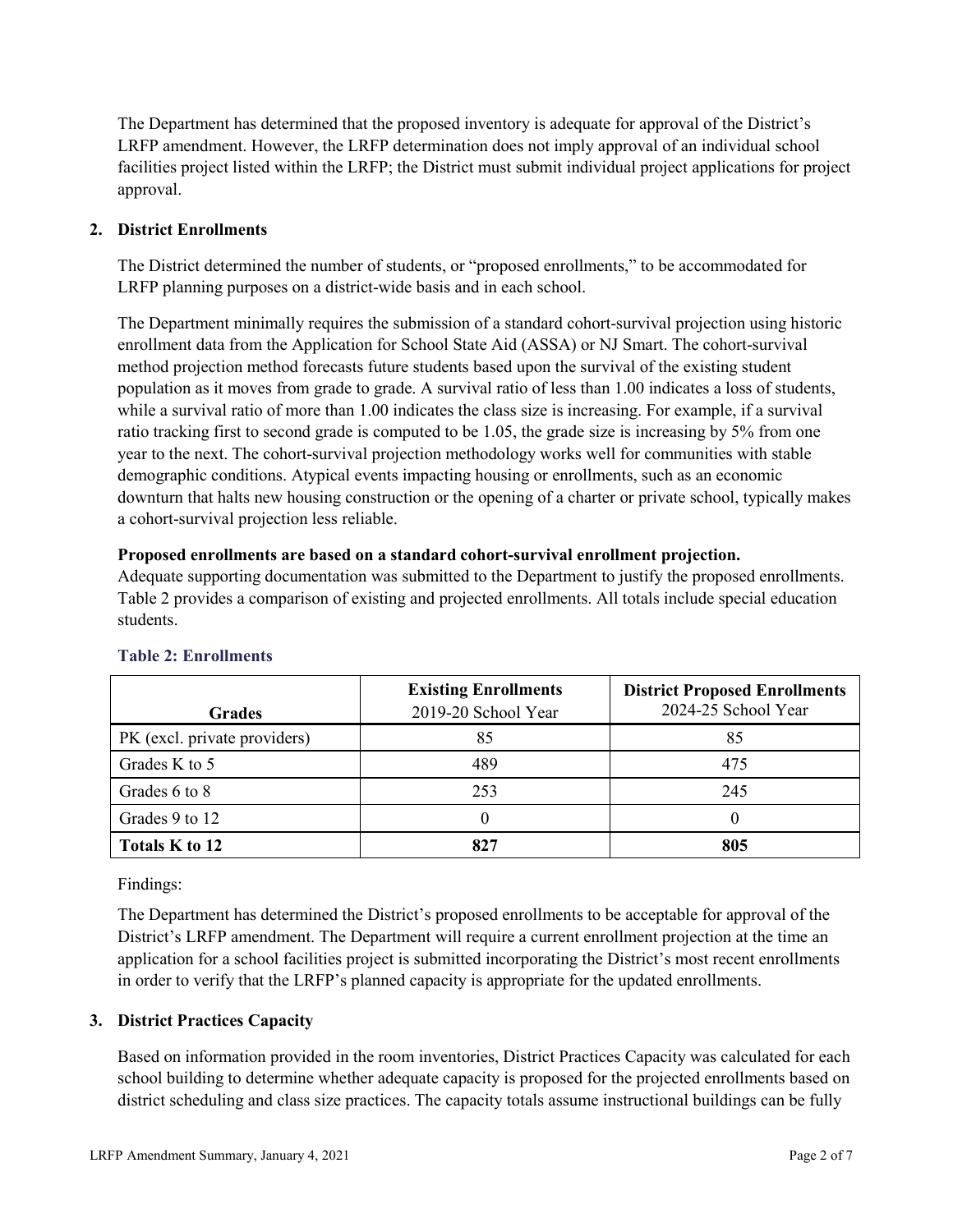utilized regardless of school sending areas, transportation, and other operational issues. The calculations only consider district-owned buildings and long-term leases; short term leases and temporary buildings are excluded. **A capacity utilization factor of 90% for classrooms serving grades K-8 and 85% for classrooms serving grades 9-12 is applied in accordance with the FES.** No capacity utilization factor is applied to preschool classrooms.

In certain cases, districts may achieve adequate District Practices Capacity to accommodate enrollments but provide inadequate square feet per student in accordance with the FES, resulting in educational adequacy issues and "Unhoused Students." Unhoused students are considered in the "Functional Capacity" calculations used to determine potential State support for school facilities projects and are analyzed in Section 4.

Table 3 provides a summary of proposed enrollments and existing and proposed District-wide capacities. Detailed information can be found in the LRFP website reports titled *FES and District Practices Capacity Report, Existing Rooms Inventory Report, and Proposed Rooms Inventory Report.*

| <b>Grades</b>              | <b>Proposed</b><br><b>Enrollments</b> | <b>Existing</b><br><b>District</b><br><b>Practices</b><br>Capacity | <b>Existing</b><br>Deviation* | <b>Proposed</b><br><b>District</b><br><b>Practices</b><br>Capacity | <b>Proposed</b><br>Deviation* |
|----------------------------|---------------------------------------|--------------------------------------------------------------------|-------------------------------|--------------------------------------------------------------------|-------------------------------|
| Elementary ( $PK$ to 5)    | 562                                   | 543.11                                                             | $-18.89$                      | 567.47                                                             | 5.47                          |
| Middle $(6 \text{ to } 8)$ | 261                                   | 278.29                                                             | 17.29                         | 272.83                                                             | 11.83                         |
| High $(9 \text{ to } 12)$  | 0                                     | 0.00                                                               | 0.00                          | 0.00                                                               | 0.00                          |
| <b>District Totals</b>     | 823                                   | 821.40                                                             | $-1.60$                       | 840.30                                                             | 17.30                         |

**Table 3: District Practices Capacity Analysis**

*\* Positive numbers signify surplus capacity; negative numbers signify inadequate capacity. Negative values for District Practices capacity are acceptable for approval if proposed enrollments do not exceed 100% capacity utilization.*

Considerations:

- Based on the proposed enrollments and existing room inventories, the District is projected to have inadequate capacity for the following grade groups, assuming all school buildings can be fully utilized: n/a
- Adequate justification has been provided by the District if the proposed capacity for a school significantly deviates from the proposed enrollments. Generally, surplus capacity is acceptable for LRFP approval if additional capacity is not proposed through new construction.

## Findings:

The Department has determined that proposed District capacity, in accordance with the proposed enrollments, is adequate for approval of the District's LRFP amendment. The Department will require a current enrollment projection at the time an application for a school facilities project is submitted, incorporating the District's most recent Fall Enrollment Report, in order to verify that the LRFP's planned capacity meets the District's updated enrollments.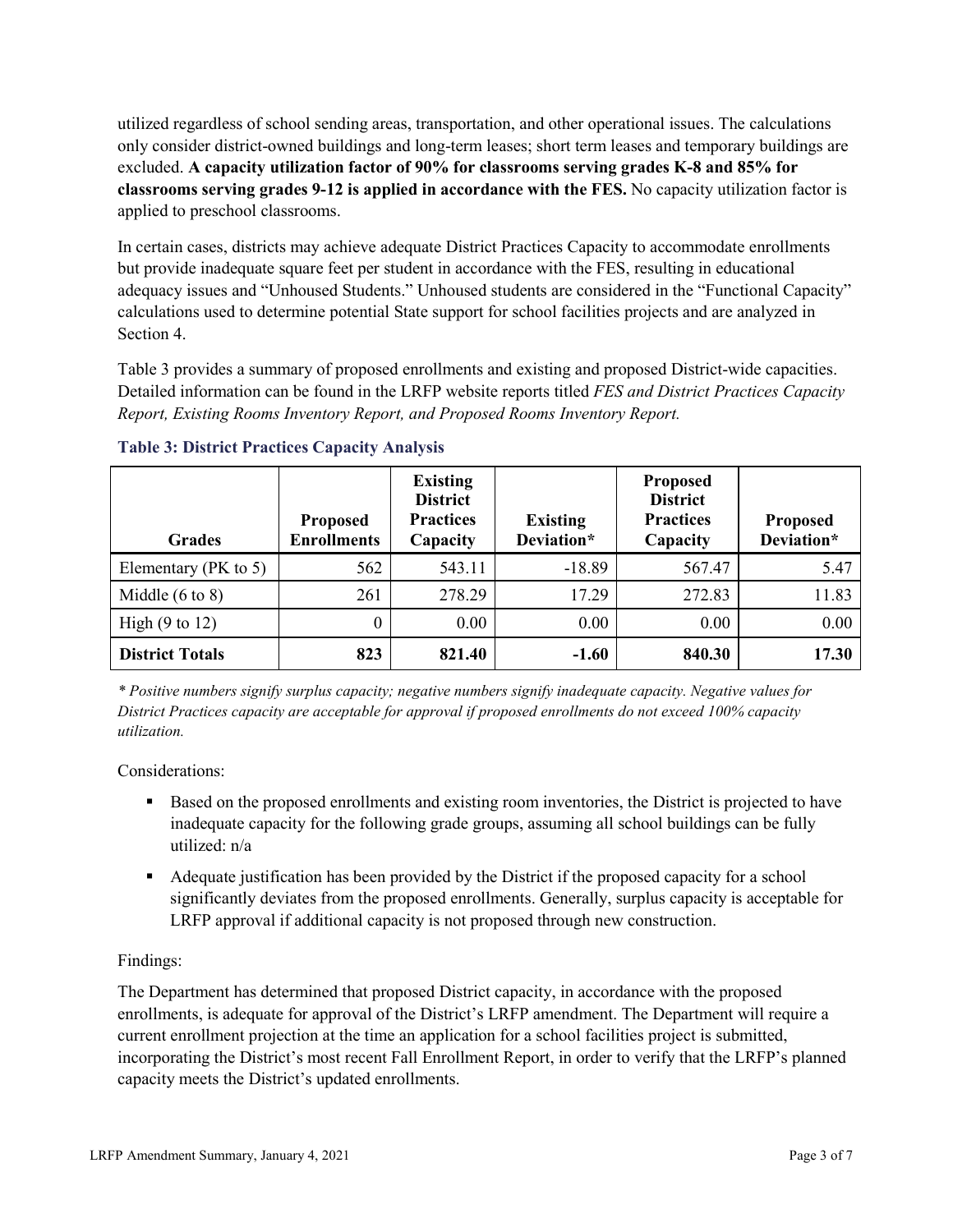#### **4. New Construction Funding Eligibility**

*Functional Capacity* was calculated and compared to the proposed enrollments to provide a **preliminary estimate** of Unhoused Students and new construction funding eligibility. **A final determination will be made at the time of project application approval.**

*Functional Capacity* is the adjusted gross square footage of a school building *(total gross square feet minus excluded space)* divided by the minimum area allowance per full-time equivalent student for the grade level contained therein. *Unhoused Students* is the number of students projected to be enrolled in the District that exceeds the Functional Capacity of the District's schools pursuant to N.J.A.C. 6A:26-2.2(c). *Excluded Square Feet* includes (1) square footage exceeding the FES for any pre-kindergarten, kindergarten, general education, or self-contained special education classroom; (2) grossing factor square footage *(corridors, stairs, mechanical rooms, etc.)* that exceeds the FES allowance, and (3) square feet proposed to be demolished or discontinued from use. Excluded square feet may be revised during the review process for individual school facilities projects.

Table 4 provides a preliminary assessment of the Functional Capacity, Unhoused Students, and Estimated Maximum Approved Area for Unhoused Students for each FES grade group. The calculations exclude temporary facilities and short-term leased buildings. School buildings proposed for whole or partial demolition or reassignment to a non-school use are excluded from the calculations pending project application review. If a building is proposed to be reassigned to a different school, the square footage is applied to the proposed grades after reassignment. Buildings that are not assigned to a school are excluded from the calculations. In addition, only preschool students eligible for state funding (former ECPA students) are included. Detailed information concerning the calculations can be found in the *Functional Capacity and Unhoused Students Report* and the *Excluded Square Footage Report.*

| Category                                     | $PK/K$ to 5 | 6 to 8   | 9 to 12  | <b>Total</b> |
|----------------------------------------------|-------------|----------|----------|--------------|
| Eligible PK /K-12 Proposed Enrollments       | 482         | 261      | 0        |              |
| FES Area Allowance (SF/student)              | 125.00      | 134.00   | 151.00   |              |
| <b>Prior to Completion of Proposed Work:</b> |             |          |          |              |
| <b>Existing Gross Square Feet</b>            | 114,768     | 61,514   | $\theta$ | 176,282      |
| <b>Adjusted Gross Square Feet</b>            | 105,530     | 57,254   | $\theta$ | 162,784      |
| <b>Adjusted Functional Capacity</b>          | 826.72      | 443.61   | 0.00     |              |
| <b>Unhoused Students</b>                     | 5.00        | 0.00     | 0.00     |              |
| Est. Max. Area for Unhoused Students         | 625.00      | 0.00     | 0.00     |              |
| <b>After Completion of Proposed Work:</b>    |             |          |          |              |
| Gross Square Feet                            | 114,768     | 61,514   | $\theta$ | 176,282      |
| New Gross Square Feet                        | $\theta$    | $\Omega$ | $\Omega$ | $\theta$     |
| <b>Adjusted Gross Square Feet</b>            | 105,530     | 57,254   | $\theta$ | 162,784      |
| <b>Functional Capacity</b>                   | 826.72      | 443.61   | 0.00     |              |
| <b>Unhoused Students after Construction</b>  | 5.00        | 0.00     | 0.00     |              |
| Est. Max. Area Remaining                     | 625.00      | 0.00     | 0.00     |              |

#### **Table 4: Estimated Maximum Approved Area for Unhoused Students**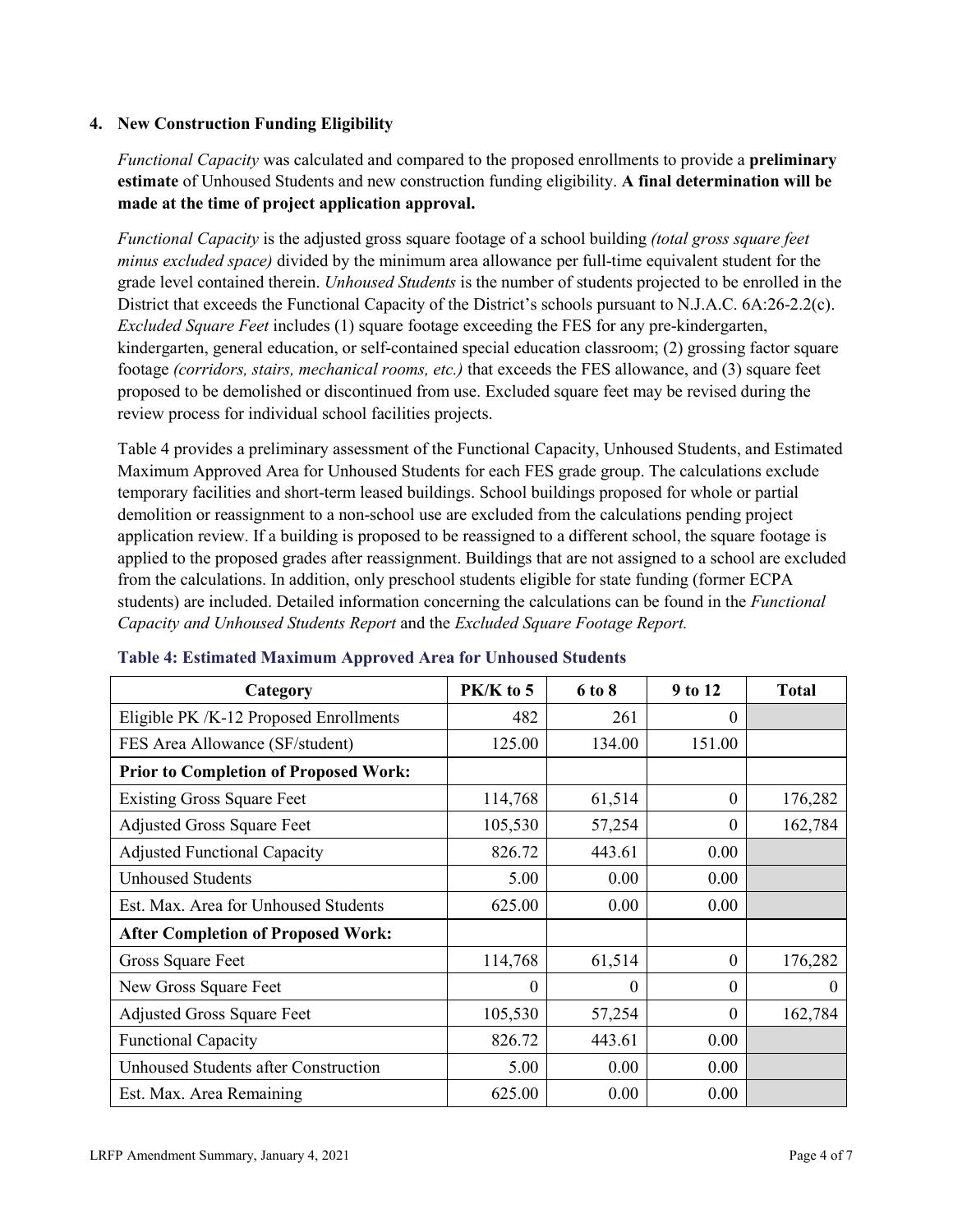Facilities used for non-instructional or non-educational purposes are ineligible for State support under the Act. However, projects for such facilities shall be reviewed by the Department to determine whether they are consistent with the District's LRFP and whether the facility, if it is to house students (full or part time) conforms to educational adequacy requirements. These projects shall conform to all applicable statutes and regulations.

Estimated costs represented in the LRFP by the District are for capital planning purposes only. The estimates are not intended to represent preliminary eligible costs or final eligible costs of approved school facilities projects.

Considerations:

- The District does not have approved projects pending completion, as noted in Section 1, that impact the Functional Capacity calculations.
- **The Functional Capacity calculations** *exclude* square feet proposed for demolition or discontinuation for the following FES grade groups and school buildings pending a feasibility study and project review: n/a.
- Based on the preliminary assessment, the District has Unhoused Students prior to the completion of proposed work for the following FES grade groups: PK.
- New construction is proposed for the following FES grade groups: n/a.
- Proposed new construction exceeds the estimated maximum area allowance for Unhoused Students prior to the completion of the proposed work for the following grade groups: n/a.
- The District, based on the preliminary LRFP assessment, will have Unhoused Students after completion of the proposed LRFP work. If the District is projected to have Unhoused Students, adequate justification has been provided to confirm educational adequacy in accordance with Section 6 of this determination.

## Findings:

Functional Capacity and Unhoused Students calculated in the LRFP are preliminary estimates. Preliminary Eligible Costs (PEC) and Final Eligible Costs (FEC) will be included in the review process for specific school facilities projects. A feasibility study undertaken by the District is required if building demolition or replacement is proposed per N.J.A.C. 6A:26-2.3(b)(10).

## **5. Proposed Work**

The District assessed program space, capacity, and physical plant deficiencies to determine corrective actions. Capital maintenance, or *"system actions,"* address physical plant deficiencies due to operational, building code, and /or life cycle issues. Inventory changes, or *"inventory actions,*" add, alter, or eliminate sites, site amenities, buildings, and/or rooms.

The Act (N.J.S.A. 18A:7G-7b) provides that all school facilities shall be deemed suitable for rehabilitation unless a pre-construction evaluation undertaken by the District demonstrates to the satisfaction of the Commissioner that the structure might pose a risk to the safety of the occupants even after rehabilitation or that rehabilitation is not cost-effective. Pursuant to N.J.A.C. 6A:26-2.3(b)(10), the Commissioner may identify school facilities for which new construction is proposed in lieu of rehabilitation for which it appears from the information presented that new construction is justified, provided, however, that for such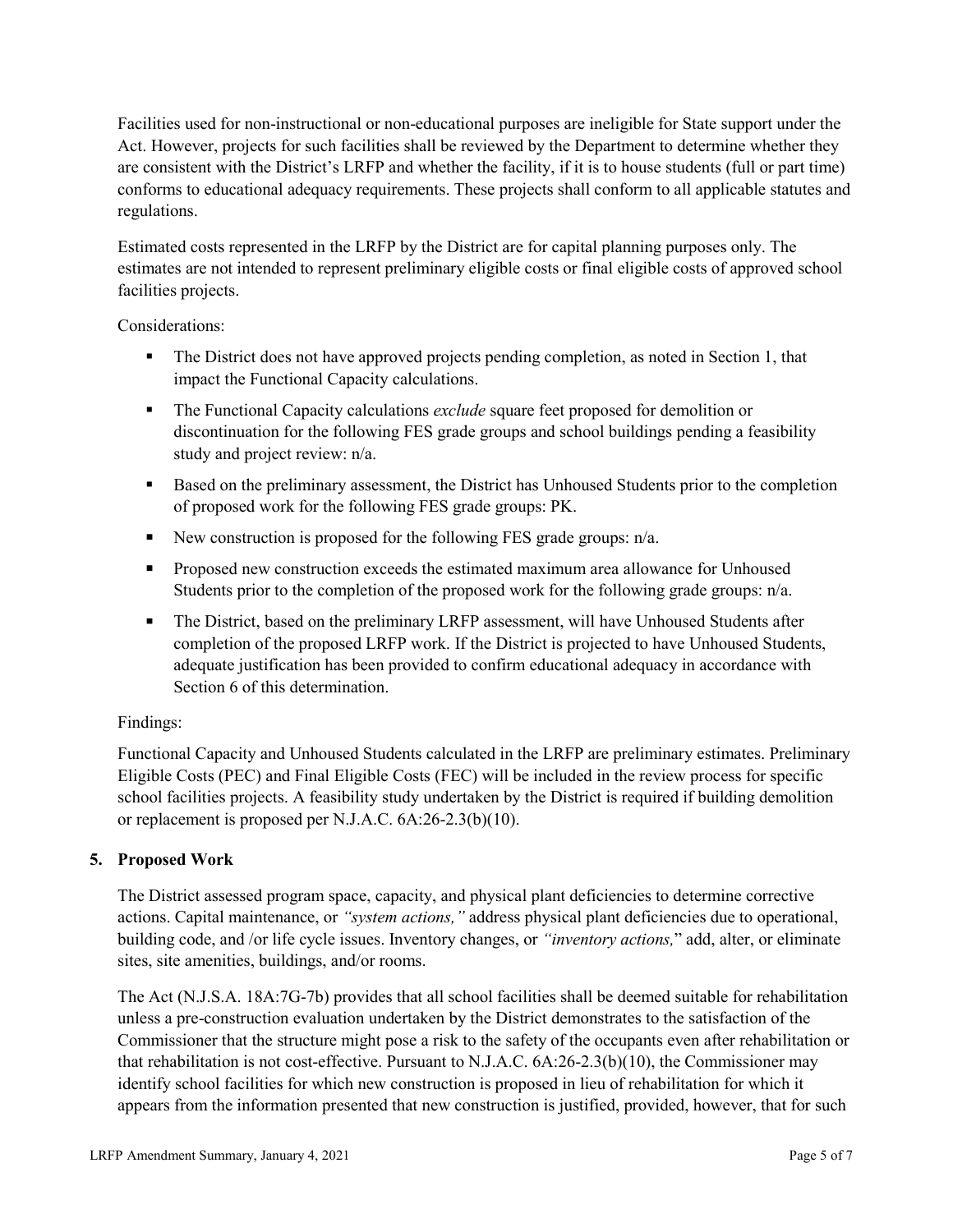school facilities so identified, the District must submit a feasibility study as part of the application for the specific school facilities project. The cost of each proposed building replacement is compared to the cost of additions or rehabilitation required to eliminate health and safety deficiencies and to achieve the District's programmatic model.

Table 5 lists the scope of work proposed for each school based on the building(s) serving their student population. Proposed inventory changes are described in the LRFP website reports titled *"School Asset Inventory Report and "Proposed Room Inventory Report."* Information concerning proposed systems work, or capital maintenance can be found in the "LRFP Systems Action Summary Report."

With the completion of the proposed work, the following schools are proposed to be eliminated:  $n/a$ ; the following schools are proposed to be added: n/a.

| <b>Proposed Scope of Work</b>                                                                  | <b>Applicable Schools</b>                           |
|------------------------------------------------------------------------------------------------|-----------------------------------------------------|
| <b>Renovation only</b> (no new construction)                                                   |                                                     |
| System actions only (no inventory actions)                                                     | Center Square School (025), Logan Elem-<br>MS (040) |
| Existing inventory actions only (no systems actions)                                           | n/a                                                 |
| Systems and inventory changes                                                                  | n/a                                                 |
| <b>New construction</b>                                                                        |                                                     |
| Building addition only (no systems actions)                                                    | n/a                                                 |
| Renovation and building addition (system, existing<br>inventory, and new construction actions) | n/a                                                 |
| New building on existing site                                                                  | n/a                                                 |
| New building on new or expanded site                                                           | n/a                                                 |
| Site and building disposal (in addition to above scopes)                                       |                                                     |
| Partial building demolition                                                                    | n/a                                                 |
| Whole building demolition                                                                      | n/a                                                 |
| Site and building disposal or discontinuation of use                                           | n/a                                                 |

#### **Table 5: School Building Scope of Work**

Findings:

The Department has determined that the proposed work is adequate for approval of the District's LRFP amendment. However, Department approval of proposed work in the LRFP does not imply the District may proceed with a school facilities project. The District must submit individual project applications with cost estimates for Department project approval. Both school facilities project approval and other capital project review require consistency with the District's approved LRFP.

## **6. Proposed Room Inventories and the Facilities Efficiency Standards**

The District's proposed school buildings were evaluated to assess general educational adequacy in terms of compliance with the FES area allowance pursuant to N.J.A.C. 6A:26-2.2 and 2.3.